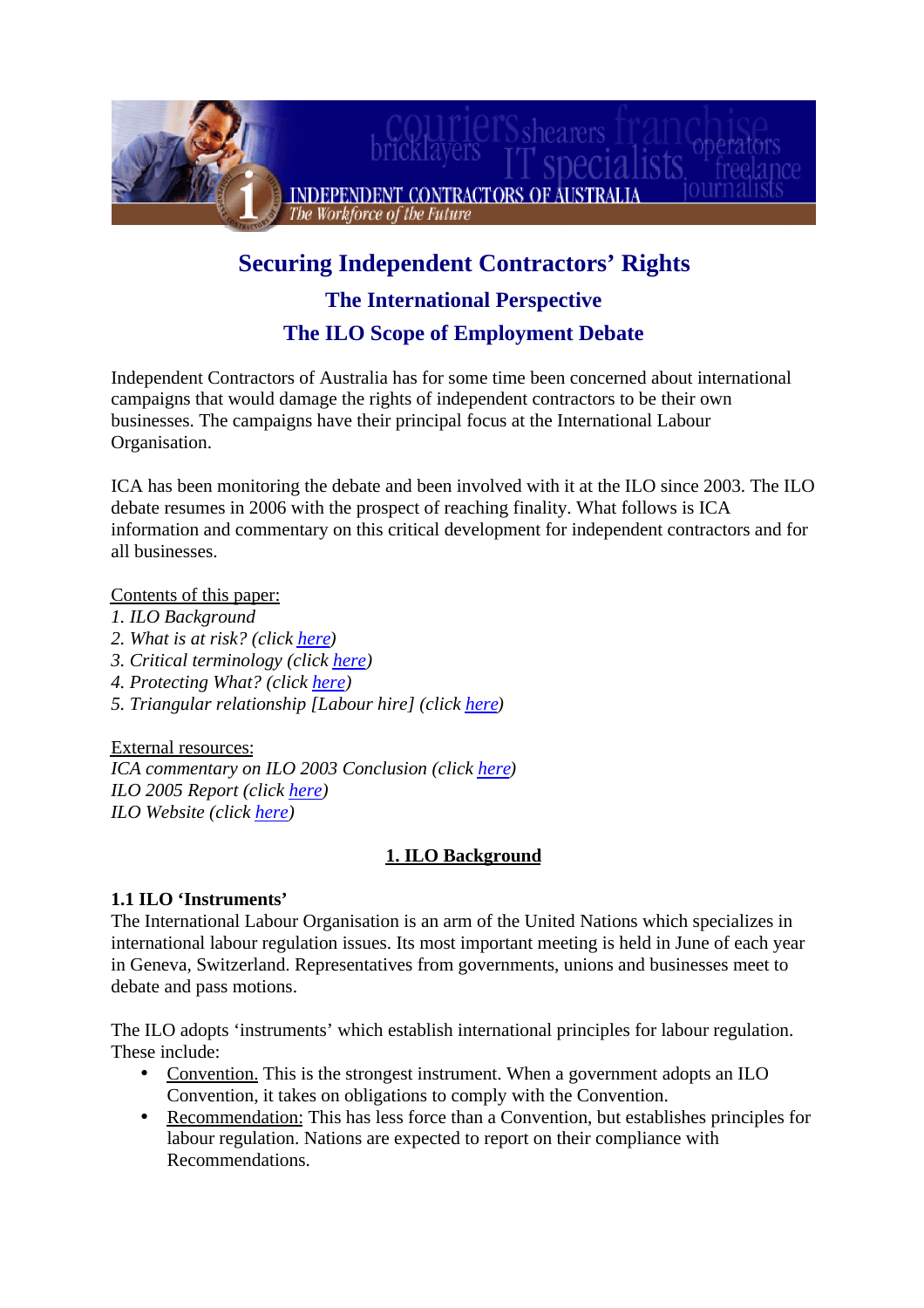# **1.2 Independent contractors and the ILO: Scope of Employment**

Since about 1996 the ILO has been debating the legitimacy of independent contractors and people supplying their labour through commercial contracts instead of employment contracts. It has been called the 'scope of employment' debate. The historical thrust of the debate has been oriented towards denying the legitimacy of independent contractors.

## **1.3 2006 ILO Meeting: The 'Triangular' Relationship**

In June 2006, the ILO envisages creating an ILO Recommendation which could finalize the debate on the 'scope of employment'. The initial part of the 2006 ILO debate will focus on 'the problem of the triangular relationship', by which the ILO largely refers to labour hire arrangements. The ILO sees the 'triangular relationship' as a subset of the independent contractor/scope of employment issue. In taking this approach, the ILO has bundled a huge range of issues into one conglomerate.

The final Recommendation will attempt to embrace the full conglomerate of 'scope of employment' issues discussed over the last ten years and make statements on these under one grand 'instrument'. It is grand planning on a grand scale.

The statement will cover commercial activity including:

- Independent contractors/the self-employed.
- Labour hire.
- Contracting out and outsourcing of businesses operations.
- Franchising.
- Outworkers.
- Others unspecified.

In effect, any business activity that involves the use of the commercial contract will likely fall within the ambit of this new ILO Recommendation.

## **1.4 2005: ILO Report**

In the first half of 2005, the ILO office in Geneva produced a 90-page Report and questionnaire in preparation for 2006. (Clic[k here](http://www.ilo.org/public/english/standards/relm/ilc/ilc95/pdf/rep-v-1.pdf) for the link to the Report.)

- Pages 1-41 cover definitional issues.
- Pages 42-58 discuss the triangular relationship.
- The remainder of the Report relates to the questionnaire.

The Report is complex and difficult to read. For example, on occasions it seems to make firm statements about what ILO policies are on a given issue, but will then question or raise doubts about the same issue in apparent contradiction. The Report frequently appears to invite inferences about conclusions or positions, and often proffers suggestions as to problems.

A further ILO discussion paper on the issue is expected in early 2006.

## **1.5 ICA Commentary**

This ICA commentary is based for the most part on the 2005 Report, but also draws on the significant experience that ICA has had in Australia and internationally when lobbying on, or studying, a wide range of government policy issues affecting independent contractors and commercial contract regulation.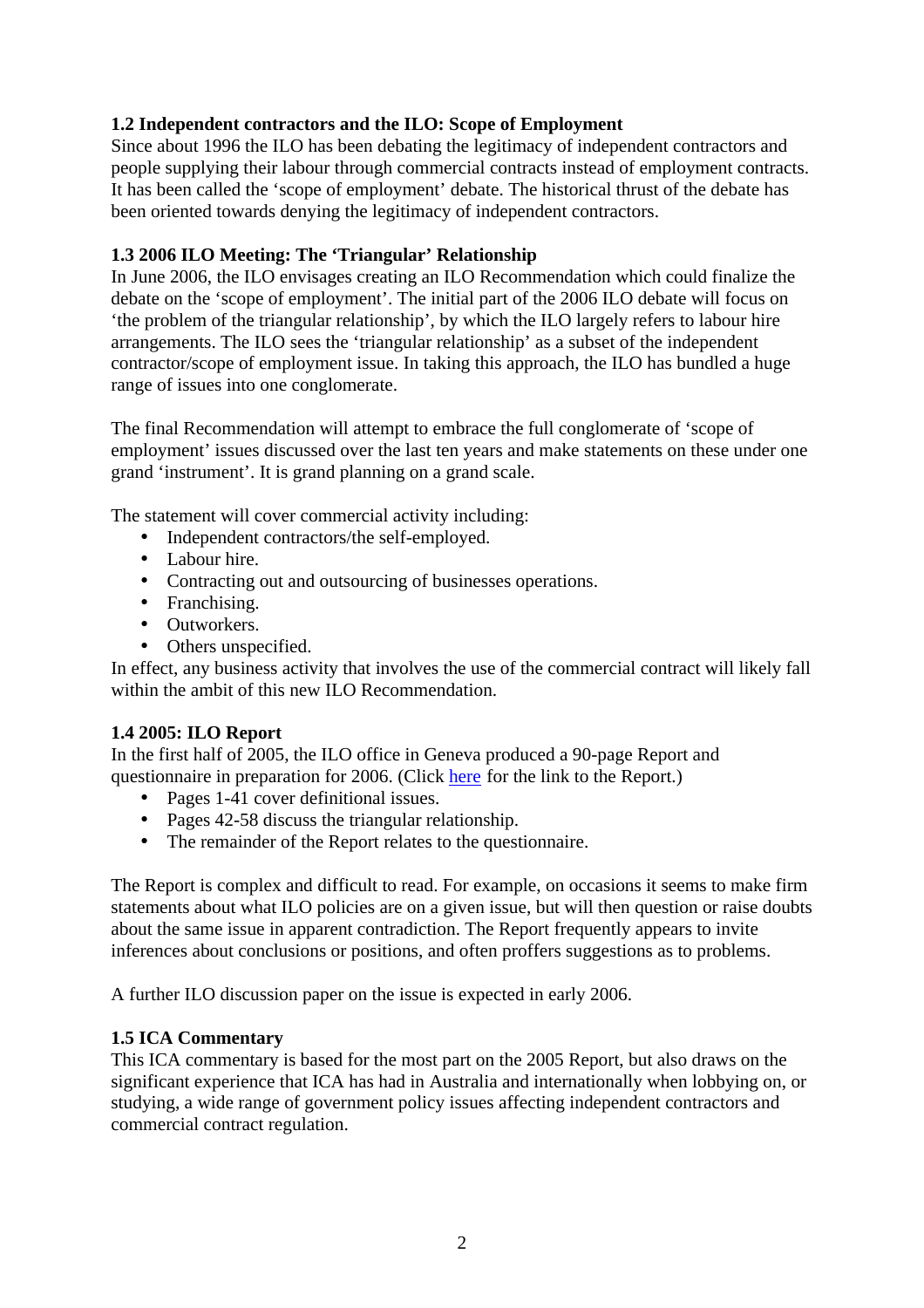<span id="page-2-0"></span>ICA commentary attempts to isolate the core issues which the ILO appears to be seeking to address and to give a practical perspective on those issues. Given the complexity of the ILO approach, identifying and clarifying the core issues can sometimes be difficult.

## **1.6 Some More Detail: The 'Scope of Employment'**

For close to a decade, the International Labour Organisation has been debating issues arising from the emergence of the independent contractor community and other non-traditional forms of labour engagement, and the challenge that this poses to labour regulation.

The history of the ILO process has been as follows:

- 1996: The ILO listed the issue for discussion.
- 1998: The ILO experienced a divisive discussion with no outcome, which resulted in the ILO's governing body re-listing the issue for further discussion.
- 2003: The 'Scope of Employment' debate was conducted at the ILO. This resulted in an outcome where a 'Conclusion' was passed confirming the integrity of the commercial contract and the rights of independent contractors. BUT, the final statement declared the 'triangular relationship unresolved'.
- 2006: The matter has been re-listed again for discussion in June 2006 to resolve 'the problem of the triangular relationship'. If resolution of this issue can be achieved, the ILO anticipates confirming a Resolution in June 2006 which will incorporate both the Conclusion of 2003 and the outcome of the 2006 triangular relationship debate.

# **2. The ILO debate—what is at risk?**

## **2.1 Overview**

The thrust of the ILO 'scope of employment' debate has been, and continues to be, an attempt to pull commercial activity into labour regulation regimes.

Traditionally, labour regulation has had the objectives of:

- Legalizing the price-fixing of employment contracts.
- Sanctifying collusive activity to minimize competition in labour markets.

Commercial regulation, on the other hand, has the reverse objectives, namely, to

- Prevent price-fixing.
- Stop anti-competitive collusion.

If commercial contracts were to be regulated as if they were employment contracts (as is the thrust of the ILO debate), this would constitute an assault on the principles of commercial regulation and damage the functioning of economies.

## **2.2 Specific threats**

The ILO 'scope of employment' debate specifically challenges the legitimacy of:

- The commercial contract.
- Independent contractors—that is, the self-employed.
- Labour hire.
- Franchising.
- Contracting out.
- Outsourcing.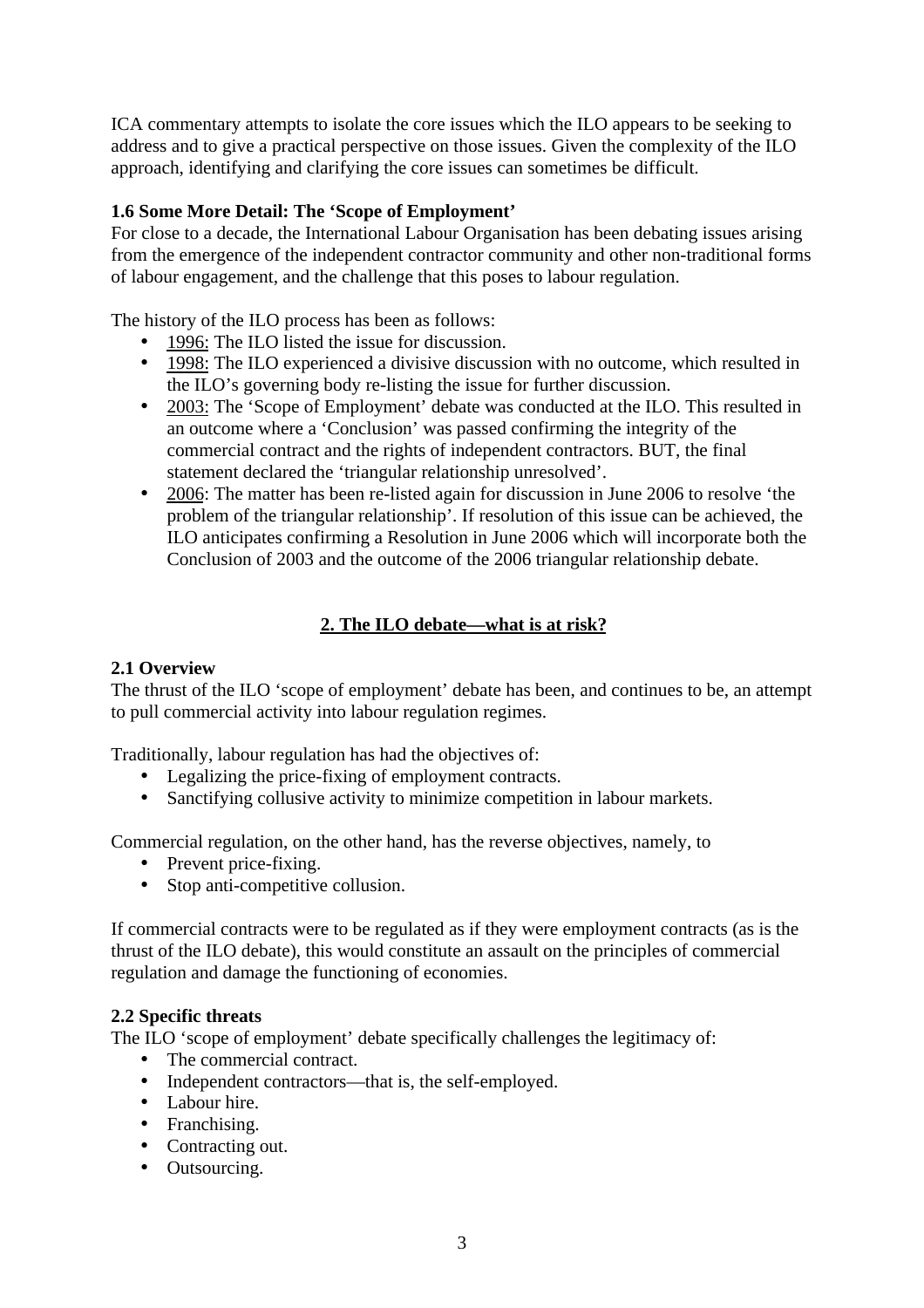- Work-from-home activity.
- Outworking.

## **2.3 The common thread**

Independent Contractors of Australia's primary interest lies with independent contractors. However, because the essence of being an independent contractor is that a person undertakes work using the commercial contract instead of the employment contract, any regulatory issue that affects the commercial contract inevitably directly affects independent contractors. To this extent, ICA must monitor and be concerned with issues of labour hire, franchising, and so on—first, because many independent contractors are involved in these arrangements and, second, because the principles at stake are common to independent contractors.

Over the last few decades, independent contracting has emerged as one of a number of worker-engagement options which differ from the traditional direct employment relationship. Self-employment or independent contracting is the most significant trend, but has been accompanied by the growth of labour hire, franchising, contracting out, outsourcing, homebased work and so on. What typifies and identifies all of these alternative arrangements is that they are structured around the commercial or civil contract instead of the employment contract.

In the eyes of many in the labour regulation business, the use of the commercial contract for worker-engagement purposes confuses, deconstructs and avoids legitimate labour regulation. It threatens to destabilize the certainty of labour regulation as it has developed since the Second World War.

## **2.4 Commentary on the threat**

#### 2.4.1 The global economic rights issue

For most of the twentieth century, there had been an easily understood divide between those who conducted business and those who worked in businesses. 'Workers' were 'employed' as 'employees' by 'employers', where internal control of the firm operated through commandand-control pyramid-type structures. Labour regulation was constructed on the assumption that this traditional structure was the dominant one. Labour regulation offered 'protection' to employees who were in a direct employment relationship of legal control or 'dependency'.

Over the last two decades, this has changed. Direct employment is now only one model of labour engagement, and business structures now operate in diverse and changing ways, in diverse and changing economies. The dominant feature of the shift has been the use of the commercial or civil contract in labour engagement processes and internal business structures.

Independent contracting or self-employment is at the cutting edge of this development because it involves individual workers organizing their work through the commercial contract. It is this which defines the individual as being a business, their own business of one person. The idea of a single person being a business is one of the biggest conceptual shifts challenging both labour and economic regulators worldwide.

The labour regulation community generally refers to independent contractors as being 'unprotected'. But this is wrong. Independent contractors are regulated and protected through commercial law and business-style regulation, but not through employment regulation. Surprisingly, this fact is not generally recognized. The truth is that employees and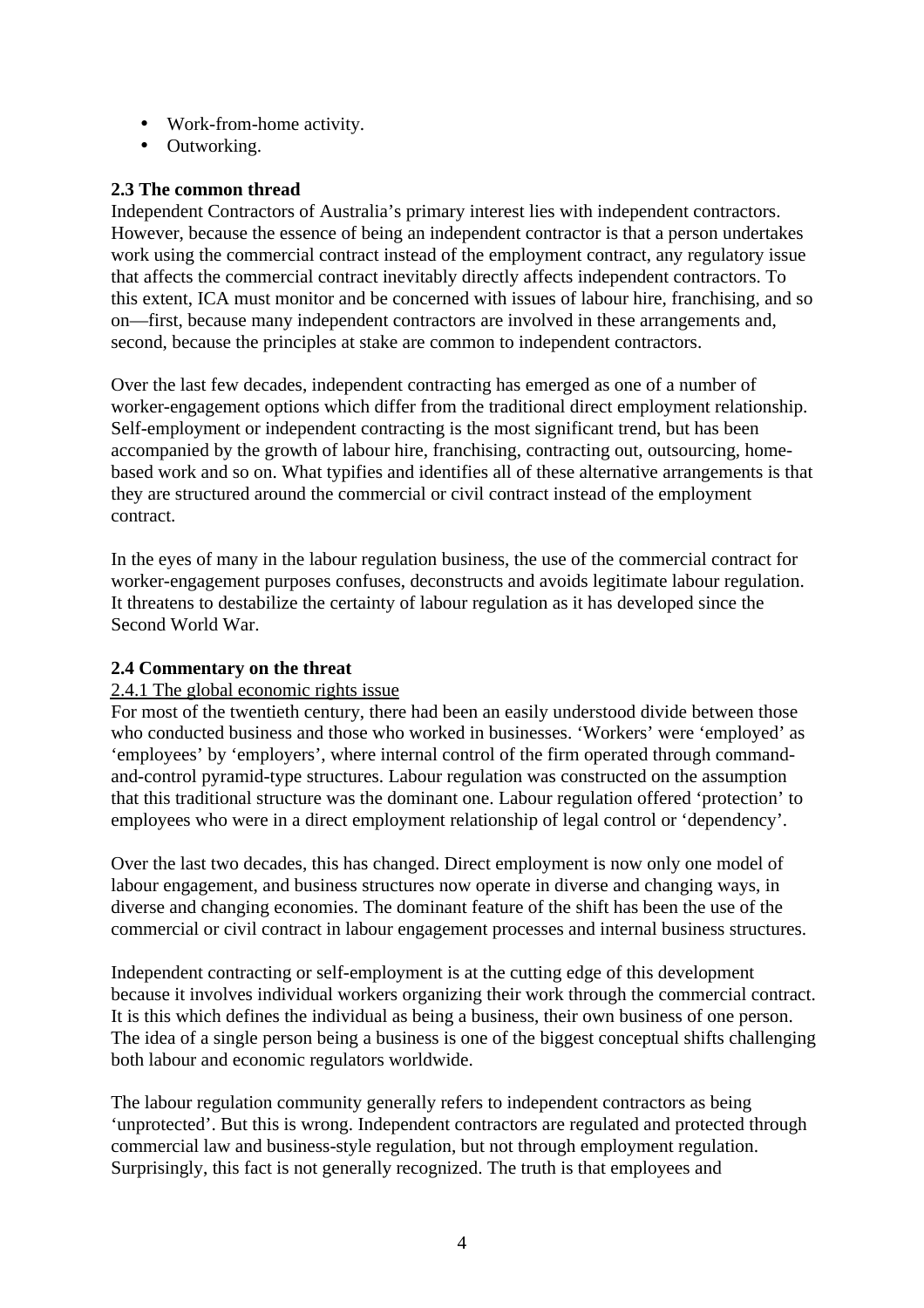independent contractors are both protected—albeit through different regulation models which have different features.

Over the last few decades, many in the labour regulation community have demonized independent contracting and the other alternative forms of labour engagement. The thrust of this demonizing debate has been directed towards disallowing (or neutralizing) independent contracting and labour engagement under the commercial contract. It is as if there has been a desire to pull independent contractors and other labour engagement options into labour regulation regimes—regardless of whether this would destroy their status or capacity to operate. If this were to succeed, enormous harm would be done to global and national economies, let alone the damage done by stripping individuals of their right to be a business and stripping firms of their right to decide how to conduct their business.

Fortunately, the 2003 ILO Conclusion on the 'scope of employment' debate recognized this risk and delivered a successful outcome that struck a balance between recognizing the rights of independent contractors and the integrity of the commercial contract, and the need to continue employment-style labour regulation.

In 2003, the ILO did achieve a step in a positive direction. However, it was not final and it is not certain that that positive step will be reflected in the proposed Recommendation for 2006. The debate on the 'problem of the triangular relationship' scheduled for 2006 has the capacity to revisit all the same issues that were debated and settled in 2003, and to undo that settlement.

This is discussed further in this document at 'triangular relationship' (click [here](#page-11-0)).

#### 2.4.2 Protecting commercial contracts

In 2005, the ILO released a report in preparation for the 2006 debate. The 2005 Report raised the question of protecting commercial contracts.

Throughout the discussions on the employment relationship, [2003] the concern was expressed that regulation in this area could interfere with the right of a person to contract for services by another person on a civil or commercial basis. (Paragraph 239)

The Report asks '…whether a provision should be included in the new instrument to state expressly that none of the provisions of the new instrument may be interpreted as limiting in any way the right of employers to establish civil or commercial contractual relationships'. (Paragraph 239)

## *ICA is strongly in favour of this proposal.*

But ICA would want to see the proposal *extended and modified* to include 'workers' explicitly. In other words, that any proposed instrument could not be interpreted as 'limiting in any way the right of employers *and workers* to establish civil or commercial contractual relationships'.

#### **2.5 Comment**

The right to make use of commercial contracts is not a right restricted to persons working under the legal status of an employer. Any individual, no matter what their legal status, has a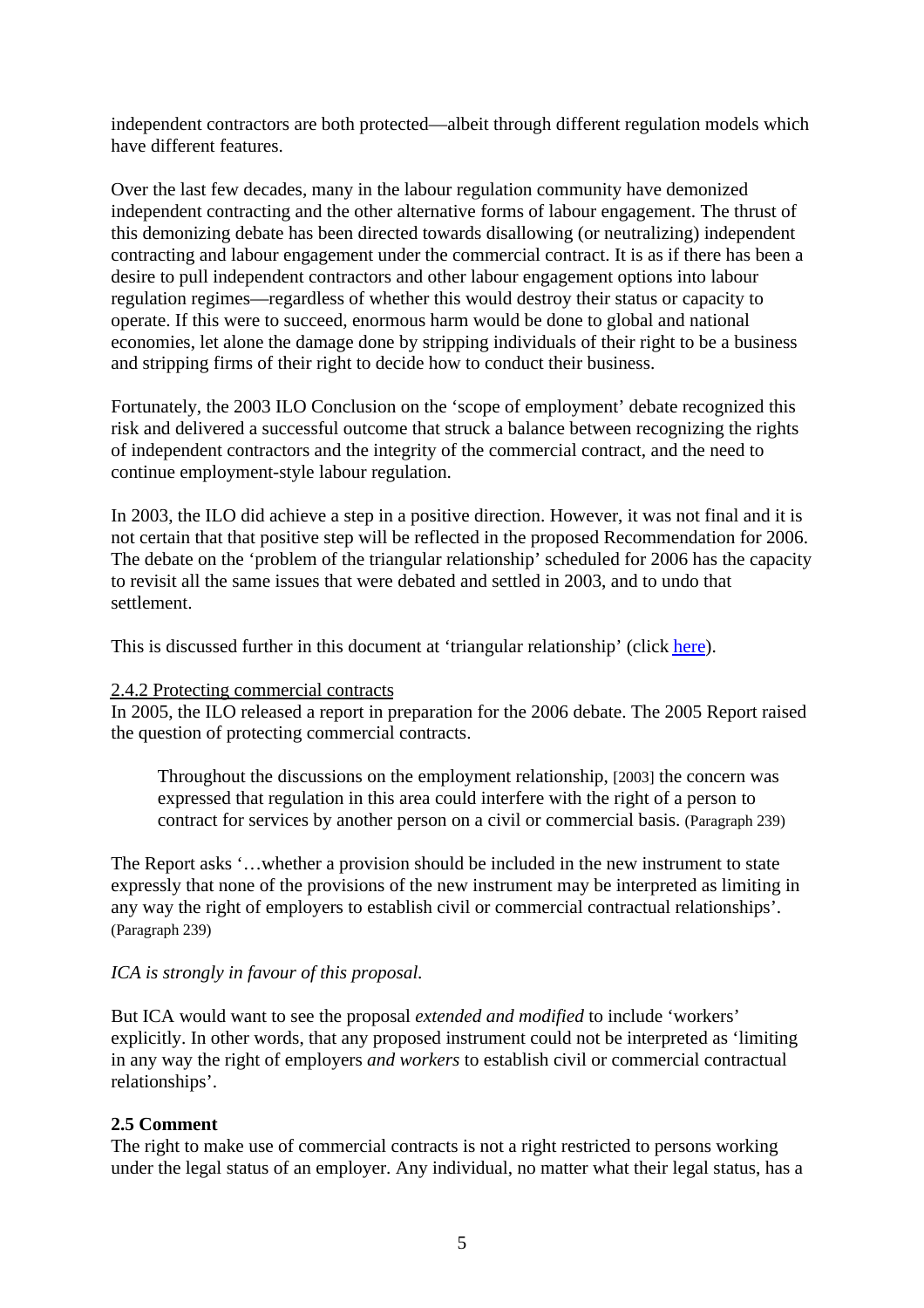<span id="page-5-0"></span>right to decide the type of contract under which they are engaged. This fundamental right is what enables individuals to turn themselves from employees into a business—their own business of one—which in dynamic economies frequently evolve into the businesses of many.

Further, it should not be assumed that business structures require an employment relationship. Business structures can also involve multiple commercial contracts between entities of one, or entities of many, as well as being mixed with employment contracts.

#### **3. Terminology, the ILO and labour regulation**

#### **3.1 An employee or not an employee?**

In the ILO 'scope of the employment' debate and in debate on labour regulations in general, a key feature has been the imprecise use of language. This has resulted in much confusion.

Historically, the ILO has referred to 'employer', 'employee', 'employment' and other related language in a general way. For example, it has been assumed that an employee is a person who works. But the ILO and labour regulators are in the business of the law. They create regulations via legal instruments. At law, an employee and an employer only exist because they are parties to an employment contract. And an employment contract is a very specific legal object.

The scope of employment debate has suffered from confusion, lack of precision and poor focus because of a poor use of the language of employment. For example, the ILO repeatedly refers to independent contractors as being 'employed'. But this is not possible because independent contractors do not use employment contracts. Independent contractors can only be 'engaged'. They are engaged under commercial contracts.

This is a main reason why the scope of employment debate has dragged on for more than ten years without resolution. Because the ILO and labour regulators have talked of employment as embracing all forms of work, this has led them to infer that all work must be 'employment' and that independent contractors, or at least some independent contractors, are in fact employees. The term 'dependent contractor' has been used in this instance.

Further, there has been a repeated accusation that the definitions of an 'employee' and 'independent contractor' have been inconsistent, unclear and vague.

These two items: the allegations that definitions are vague and that independent contractors are really employees, dominated the debate until recently.

#### **3.2 The ILO 2005 Report. Finding definitional clarity**

The ILO 2005 Report (clic[k here\)](http://www.ilo.org/public/english/standards/relm/ilc/ilc95/pdf/rep-v-1.pdf), however, has taken a great step forward by identifying the international definitions of 'employment', 'worker' and 'non-employment' and by securing greater clarity of those definitions.

This Report details the results of the first serious and thorough review of employment definitions used across the globe. On the facts, the ILO found that, contrary to expectations, the definitions were clear and consistent around the world.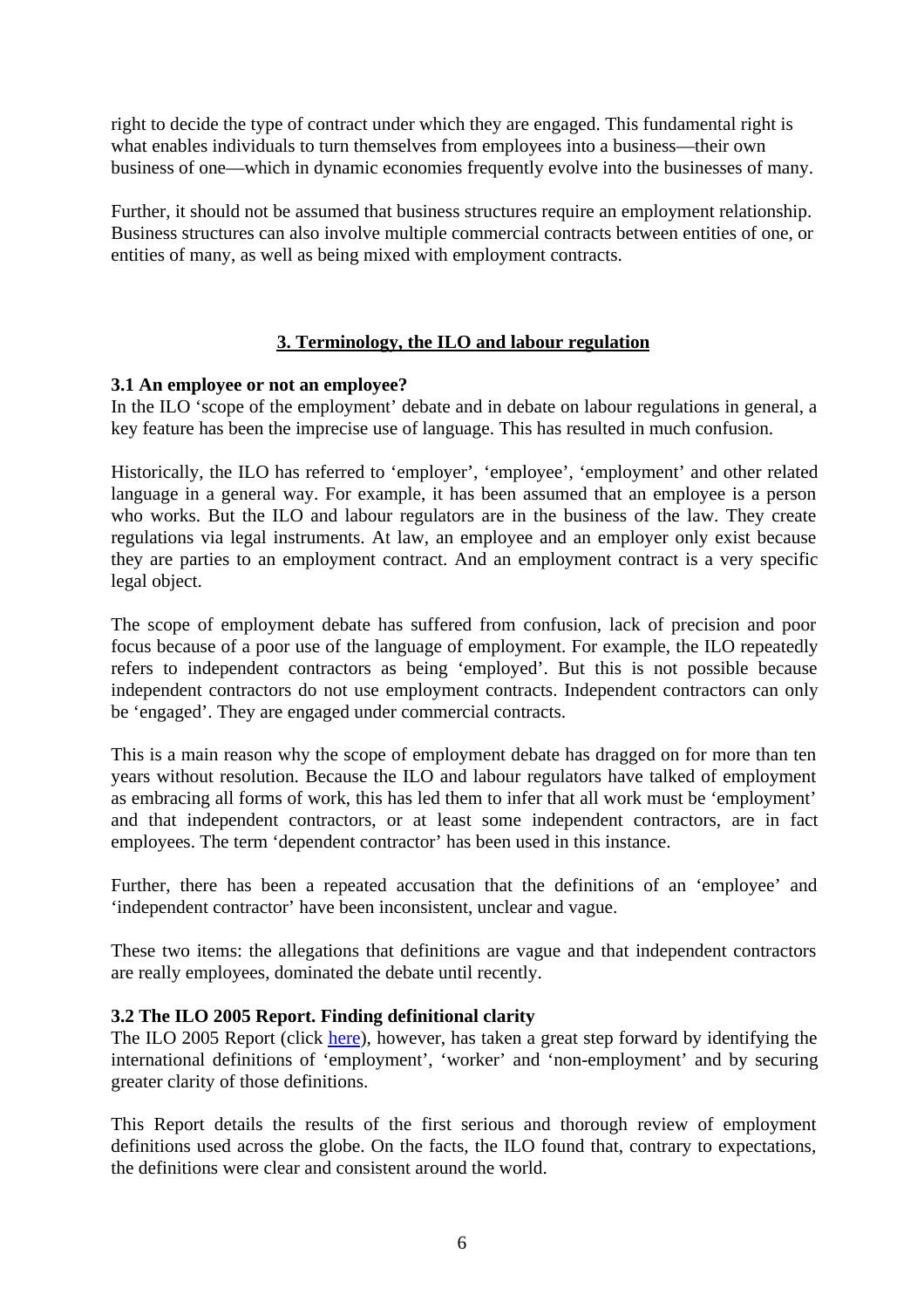The document says:

What is surprising is the amount of convergence between the legal systems of different countries in the way they deal with this [distinguishing employment] and other aspects of the employment relationship, even between countries with different legal traditions or those in different parts of the world…. Irrespective of the definition used, the concept of a worker in an employment relationship has to be seen in contrast to that of a self-employed or non-dependent worker…(Paragraphs 86-87)

#### **3.3 The definitions**

The report looked at common-law countries and found that similar terms and definitions were used. Countries it cited, for example, included Kenya, Nigeria, Lesotho, Indonesia, Ireland, New Zealand, Cambodia, China, Malaysia, Australia and Pakistan. These countries used terms such as 'to serve an employer', 'contract of service', 'contract of employment' and so on.

The report also looked at legal definitions used in a range of non-common-law countries. These included Argentina, El Salvador, Chile, Colombia, Cost Rica, Venezuela, France, Benin, Burkina Faso, Democratic Republic of Congo, Gabon, Niger, Rwanda, Portugal, Morocco, Bahrain, Qatar, Angola, Botswana, Slovenia, Mexico and Nicaragua.

The defining terms from these countries included 'dependency', 'subordination', 'permanent dependency', 'delegated direction', 'conditions of subordination', 'direction', 'supervision', 'control', 'orders' and 'for the employer's account'. These terms used in non-common-law countries all point to an idea of employment consistent with that of common-law countries.

*The ILO report is significant. For the first time, based on solid research, the ILO has stated that the specific idea of employment is a contractual relationship in which one party (the employee) is 'dependent' on, or in some way subject to the 'control' of, the other party (the employer).*

This relationship is normally tested or discovered through a court process, the details of which may vary between countries and jurisdictions. But the discovery process always focuses upon a central theme—namely, indications of dependency or control—and the ILO found a substantial degree of convergence and commonality of approach on that theme.

#### **3.4 'Dependent contractor' idea dropped**

As a result of finding this commonality of definition, the ILO document has dropped all reference to 'dependent contractor' as a legal definition.

Consistent with the 2003 ILO Conclusion, the 2005 document approaches the definitions under three elements:

- *Worker*: This is a generic term that can mean an employee or a self-employed person.
- An *employee* is an individual working under a contract of control or dependency—in other words, an employment contract.
- An *independent contractor (self-employed person*) is an individual working under a commercial or civil contract. Such contracts are not denoted by control or dependency.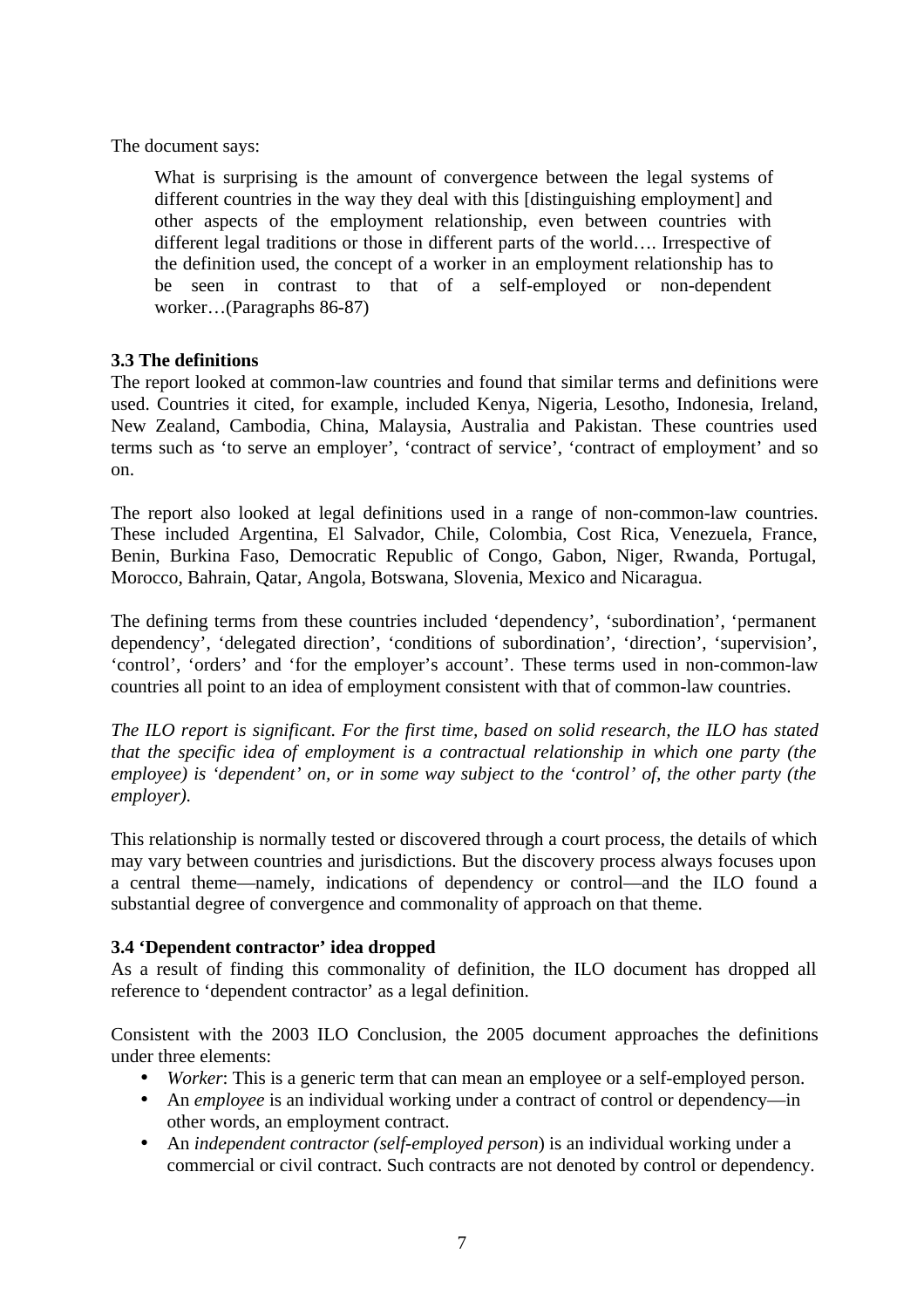<span id="page-7-0"></span>Significantly, the report drops the term *'dependent contractor'*. It refers to a 'dependent' worker as an employee. This is an important development because the term 'dependent contractor' has been used in the past as the key term by which to attack the legitimacy of independent contractors. The fact is that it is not possible for an individual to be both an independent contractor and dependent. Legal dependency in this area is exclusively denoted by employment.

This finding of definitional consistency and the clear identification that employees and independent contractors are different subsets of the more general class, 'worker', enable the labour regulation debate—and specifically the ILO 2006 scope of employment debate—to move forward in a more constructive way than in the past.

However, more precision is needed, based upon the logical extensions of the finding and of the acceptance of the clear difference between an employee and an independent contractor. To this end:

- ß The word *employer* should only be used in relation to *employees*. Employers do not employ independent contractors. This is a loose use of the terms which confuses the debate.
- The use of the words *engaging party, user, client* and other such terms should be used in relation to *independent contractors*.
- ß The use of the words *engage and engagement* should replace the words 'employ' and 'employment' in relation to independent contractors.

#### **4. What is the reason for the scope of employment debate? The ILO says it is to ensure all workers are protected. What is 'protection'? A discussion**

## **4.1 The limited scope of the debate**

The 2005 ILO Report reiterates the proposition that the 'protection' of 'workers' is the core purpose of the ILO. 'Protection' is also the core purpose of global labour regulation. Throughout the 'scope of employment' debate during the last ten years, the primary concern expressed is that some workers are missing out on 'protections'. The 'scope of employment debate' has attempted to ensure that 'protections' are extended to all 'workers'.

But there has been a singular lack of clarity about what is meant by 'protection'. There is an assumption within the labour regulation community, and in the ILO in particular, that everyone knows and understands the specific 'protections' that are being offered. In addition, if the tone of the 2005 Report is any guide, it leads unswervingly to the assumption that 'protection' is only afforded by the regulations that circumscribe the employment relationship. It seems to be assumed that individuals who are not employed are not afforded protection.

These assumptions are wrong and do not accord with the facts of economic life. The 2006 debate needs to focus on a broader view of how workers are afforded 'protection'.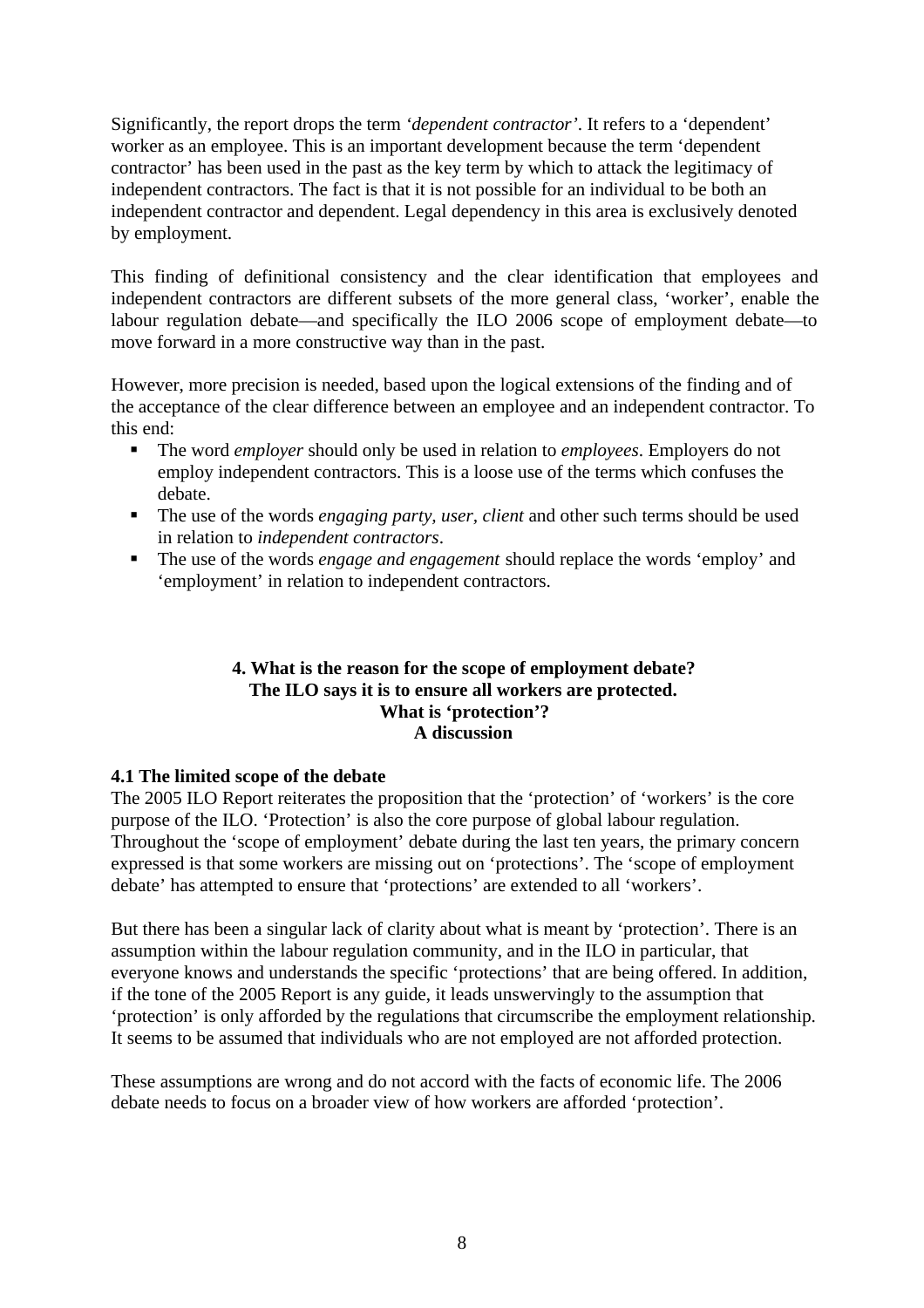## <span id="page-8-0"></span>**4.2 Different ways to protect**

The truth is that employees are offered certain types of protections through labour regulation, and independent contractors are offered (sometimes) similar protection, but also other sorts of protections through commercial and civil law.

A proper discussion of worker protection needs to look at the specific types of protections afforded to all people at work and how these function. For example:

- *Discrimination and equal opportunity:* Regulations in relation to these areas give protection to 'workers' and non-workers alike. The emphasis under law is to prevent discrimination against *people*. Whether someone is an employee or an independent contractor or a consumer is not normally relevant to the level of protection offered. The only major area of difference for workers is that if an employee commits an act of discrimination, then the employer will generally be held liable. But if an independent contractor commits an act of discrimination, there is no such transfer of liability.
- *OH&S:* Work safety laws have the objective of keeping people safe at work. The Robens principles of the UK and ILO Convention 155 emphasize safety at work for employees, independent contractors and people who are not in either of these categories. It is not intended that the status of being an employee or an independent contractor should alter the level of protection offered for work-safety purposes.
- *Taxation:* The issue of taxation is not a 'protection' issue for workers. Rather, it reflects concerns that governments have about their ability to secure the collection of personal income taxation revenue. It is not at all obvious that the collection of such revenue is an item which falls legitimately within the jurisdiction of the ILO.

During the twentieth century, the general approach to labour regulation has been to seek to use the single catch-all term, 'employment', as the legislative trigger to give all regulations—of whatever sort—their jurisdictional reach and power. This has been an ineffective approach which has, in fact, led to confusion about the reach of such regulations.

What needs to occur, instead, as shown in the examples above, is that each form of regulation should look to its own specific objectives and, as a result, be designed accordingly to meet its specific needs. The objectives of tax collection, work safety, anti-discrimination, social security and so on, are all quite separate and distinct. One catch-all notion—'employment'—cannot possibly and successfully perform the multiplicity of diverse tasks required of it. The 'scope of employment debate' and labour regulators have not properly acknowledged this reality.

## **4.3 Three complementary forms of 'protections'**

There are, of course, specific types of protections that are offered only under employment law that may not be available to independent contractors. But what does not seem to have been recognized in the ILO 'scope of employment' debate is that, equally, there are protections afforded to independent contractors that are not available to employees. There are also 'protections' which are common to both employees and independent contractors.

Unless the ILO understands this, it runs the great risk that, by seeking to deliver employee protections to independent contractors, it will automatically deny independent contractors the protections they already have. The threat which looms from the ILO debate is that the delivery of one type of protection will entail the loss of another.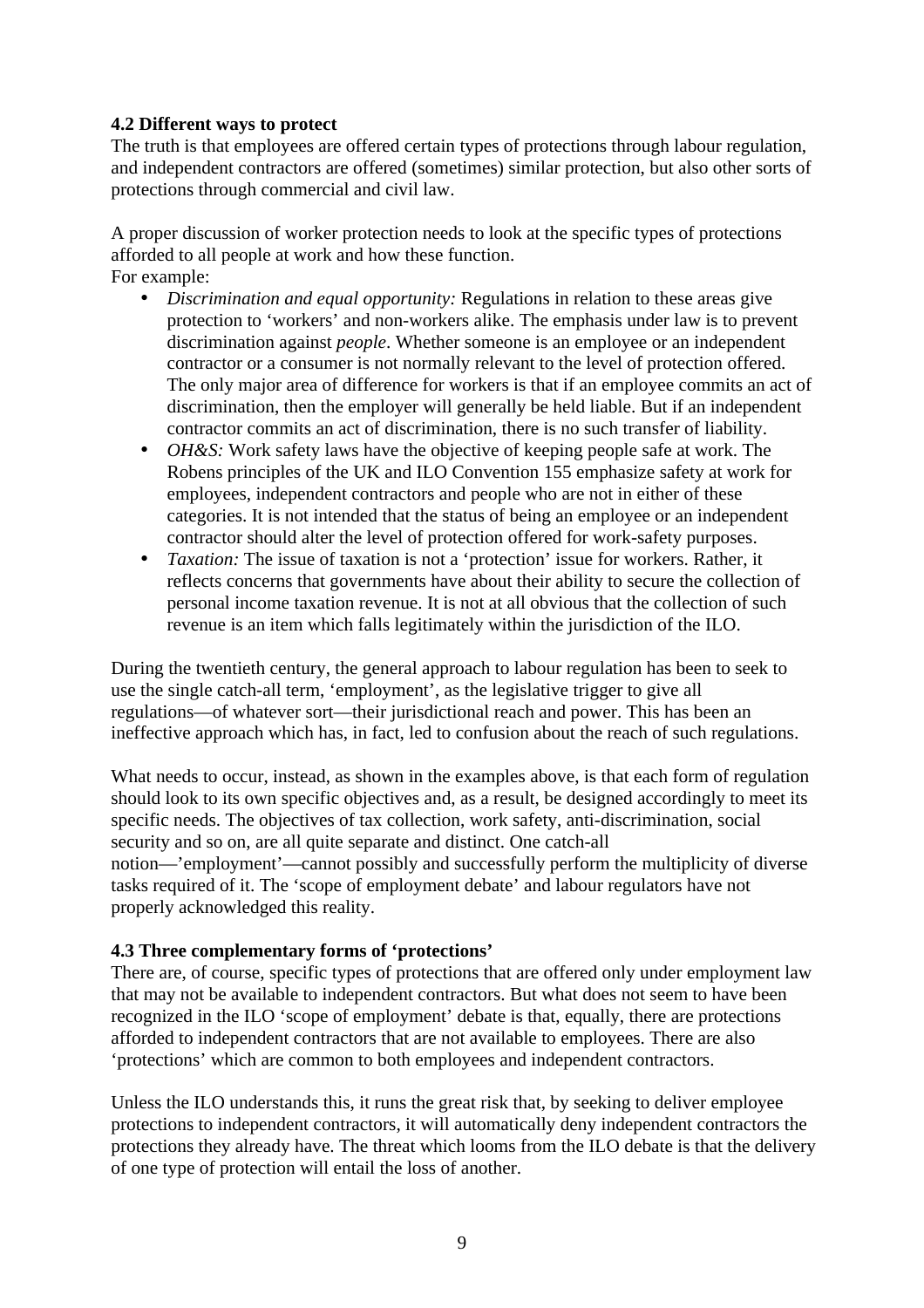To understand this, it is helpful to specify the protections already available.

*Workers (Employees* and *independent contractors)* are afforded identical rights and protections as follows:

- Right to have status correctly identified.
- Right to a safe work environment.
- Protection from discrimination.
- Right to equal opportunity.
- Protection from slave labour.
- Right to have the terms of contracts enforced.

*Employees* have achieved some rights and protections that have largely been enshrined in law only since the Second World War, namely, the

- Right to collectivize the process of contract control.
- Right to collectively set and fix the price of employment contracts.
- Right to permanency in employment contracts (that is, protection from unfair dismissal).

*Independent contractors* have different rights and protections that have been embedded in commercial and civil law dating from well before the Second World War, including the

- Right to personally control their own contract.
- Right to determine the price of their own contract without interference.
- Right to change the terms of their contract only by mutual agreement.
- Right to enter or reject a contract.

Where differences exist between the rights of employees and the rights of independent contractors, the differences are substantial. But it is wrong to believe or assume that these differing rights are in competition each with the other, or that one set of rights is morally (or in any other way) superior to the other. In a diverse and dynamic world, the differing rights should and can readily coexist. Indeed, it is healthy that they do.

When we look towards the June 2006 ILO debate, it is the achievement of a balanced approach that must be targeted. What needs to be achieved is a situation in which the ILO recognizes and accepts that there are legitimate but differing 'protection' structures through which:

- Generic protections are afforded to all workers.
- Specific types of protections are afforded only to employees under employment law
- Specific but different protections are afforded only to independent contractors under commercial or civil law.

Given this situation, it would be wrong for the ILO to take a stance that took away the legitimacy of any set of protections or sought to push one category of workers into another category of protections.

## **4.4 A core protection: Protection from 'shams' involves determining the truth about contracts**

What is consistent in the ILO 'scope of employment' debate is the desire to eliminate shams. All workers have a right to be protected from shams.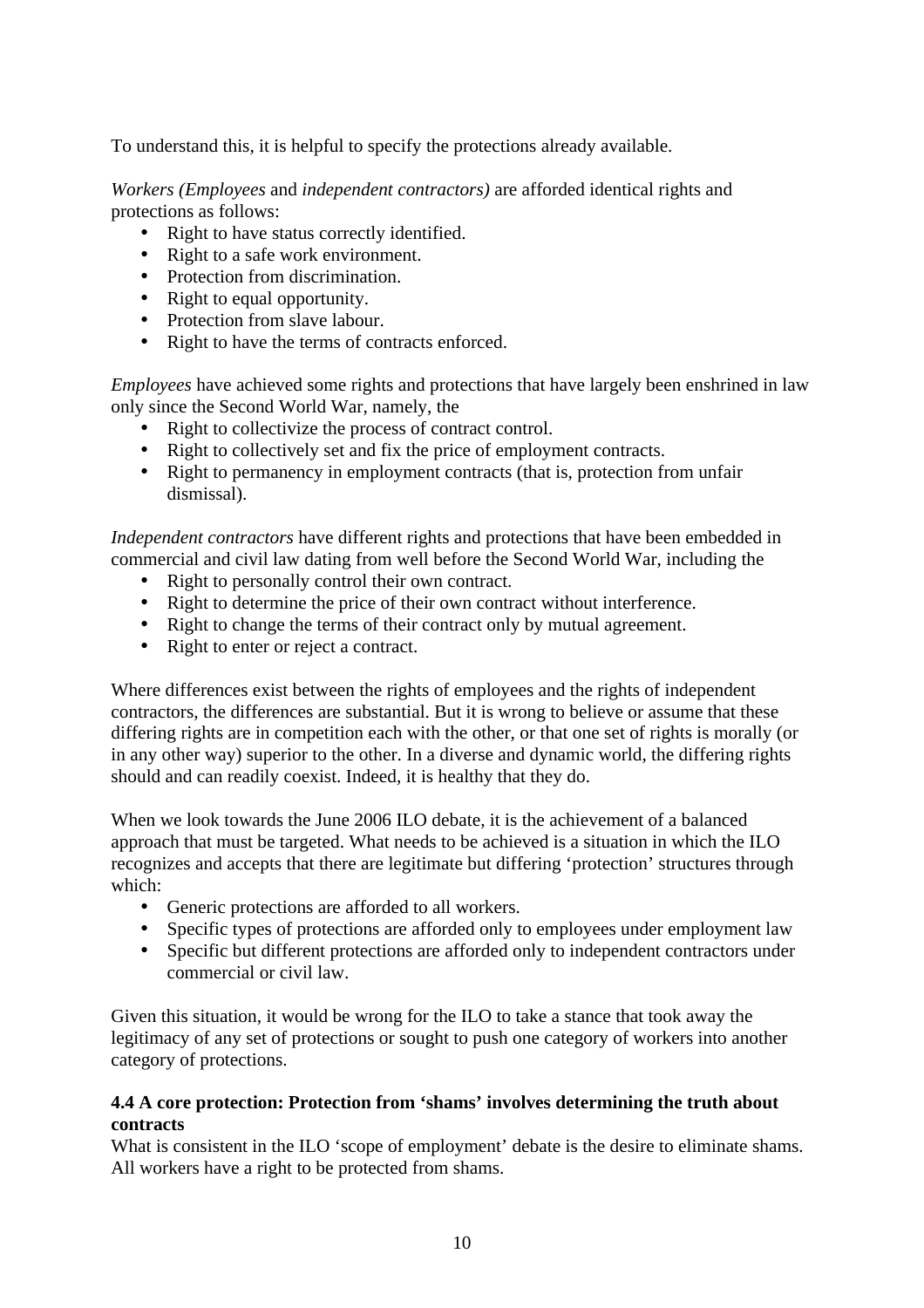This is identified in the 2005 ILO Report which refers to situations where '…the legal scope of the employment relationship did not accord with the realities of working relationships'. (Paragraph 30)

In other words, the ILO Report suggests that there are occasions when a worker who may have been termed an independent contractor is, in reality, an employee. The ILO Report, however, fails to discuss the matching situation where a person who may have been termed an employee is, in reality, an independent contractor. For a balanced debate, both sides of the equation must be considered.

The ILO Report also highlights situations where contracting out, some models of labour hire and other work-engagement arrangements may mask or confuse the true nature of legal relationship and the obligations and protections that are attached to those legal relationships.

The ILO is right to insist that the true nature of peoples' legal relationships should be clear and obvious. The ILO should do everything in its power to encourage clarity in the framing of laws about contracts, simplicity in their understanding and effectiveness in their enforcement. The legal definition of an individual's engagement status should be an accurate reflection of the reality of his or her engagement. Illegal covers or shams, or situations where the law is ignored, should be dealt with firmly.

The truth is that where work (of whatever sort) is involved, there will always be a contract or series of contracts of some sort. The contracts can be written, spoken or implied. The contracts can be commercial and civil on the one hand, or employment on the other. There can be a series of interlinked contracts involving combinations of commercial and employment contracts. Each contract can and will be readily identified in appropriate courts of law upon investigation of particular facts. The evidence from the ILO 2005 Report—as mentioned before—is that this occurs regularly in fairly consistent ways across many countries around the world.

The ILO should take steps to ensure that contractual undertakings are properly identified and that the obligations that are tied to the contracts are adhered to and respected. To make it clear, the ILO should reiterate that:

- It *is not* a sham to be in a commercial contract and to comply with commercial law and obligations.
- It *is* a sham to be have an employment contract, disguise it as commercial and seek to avoid employment obligations.
- It *is* a sham to be in a commercial contract, disguise it as employment and avoid commercial obligations.

Unfortunately, there is an overriding impression that emanates from the scope of employment debate which gives the impression that all sham contracts are of only one sort—namely, those which involve disguising employment contracts as commercial or civil contracts. Naturally enough, that perception can lead to the further impression that the ILO views commercial or civil contracts as somehow inherently inferior to employment contracts. It is recognized, however, that this is not the formal position of the ILO.

But when the 2005 ILO Report correctly states that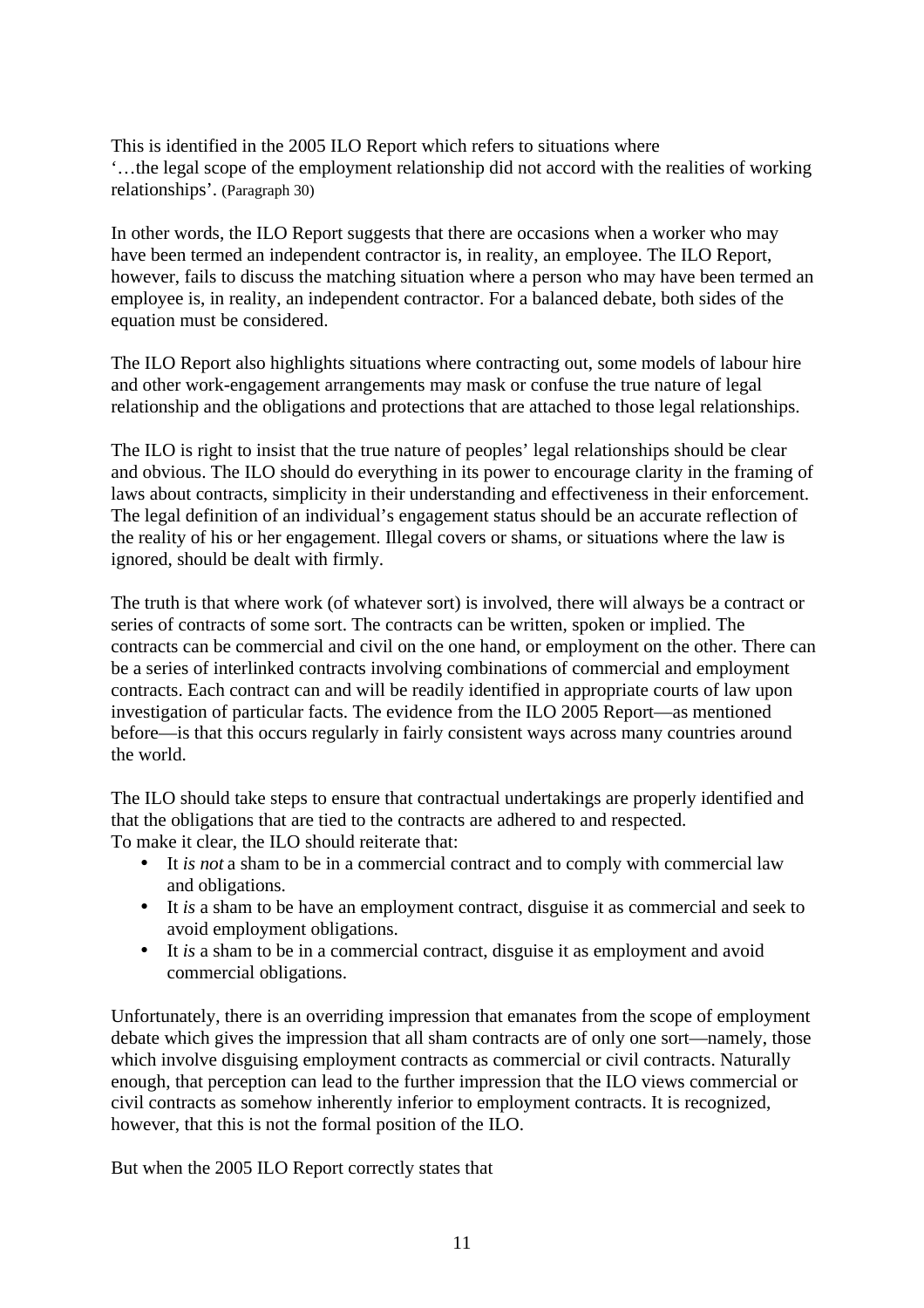<span id="page-11-0"></span>'The issue is not subcontracting itself but its improper use.' (Paragraph 37) then, equally, the Report and the ILO could state that

'The issue is not employment itself, but its improper use.'

When looking to prevent shams, the ILO should seek balance and refrain from giving preference to one status over another.

# **5. The alleged 'problem' of the 'triangular' relationship**

At the June 2006 ILO meeting, the issue of the triangular relationship will be a central debate. When this issue is settled, the ILO intends creating a 2006 'scope of employment' Recommendation incorporating the 2003 Conclusion (click [here](http://www.contractworld.com.au/pages/PDFs/Submission-ILO.pdf)) and the triangular relationship outcome.

## **5.1 A strange issue to debate**

The 'problem of the triangular relationship' seems quite odd. It seems to be a 'problem' existing only within the mindset of the ILO and labour regulators.

For people who organize work through the commercial contract on a daily basis, 'triangular relationships' are a normal, everyday and necessary occurrence. Such relationships are not a 'problem', but are in fact essential for organizing businesses, working individuals and, indeed, whole economies.

## **5.2 A masked agenda?**

The oddity of the ILO's position creates the suspicion that its proposed debate on the triangular relationship may be a back-door attempt to:

- Initiate a new attack against the commercial contract and independent contractors.
- Open a new attack against labour hire.
- Launch fresh attacks on the legitimacy of contracting out and outsourcing.
- Embark on a new attack against franchising.

This may turn out not to be the case, but the difficulty in understanding the ILO's agenda is that the preliminary discussion of the topic, reflected largely in the 2005 Report (click [here](http://www.ilo.org/public/english/standards/relm/ilc/ilc95/pdf/rep-v-1.pdf)), is full of insinuations, allusions to and suggestion of problems, with a resulting lack of specificity. This is compounded by statements in some sections of the Report which contradict statements in other sections of the Report. It is vague and non-specific about stating just exactly what the problem is that allegedly needs an ILO solution. This makes participation in the debate extremely difficult.

Although this framework of vagueness and contradiction is a problem in itself, it is nonetheless necessary to try to understand the 'problem' as seen by the ILO and labour regulators if we are to make any progress.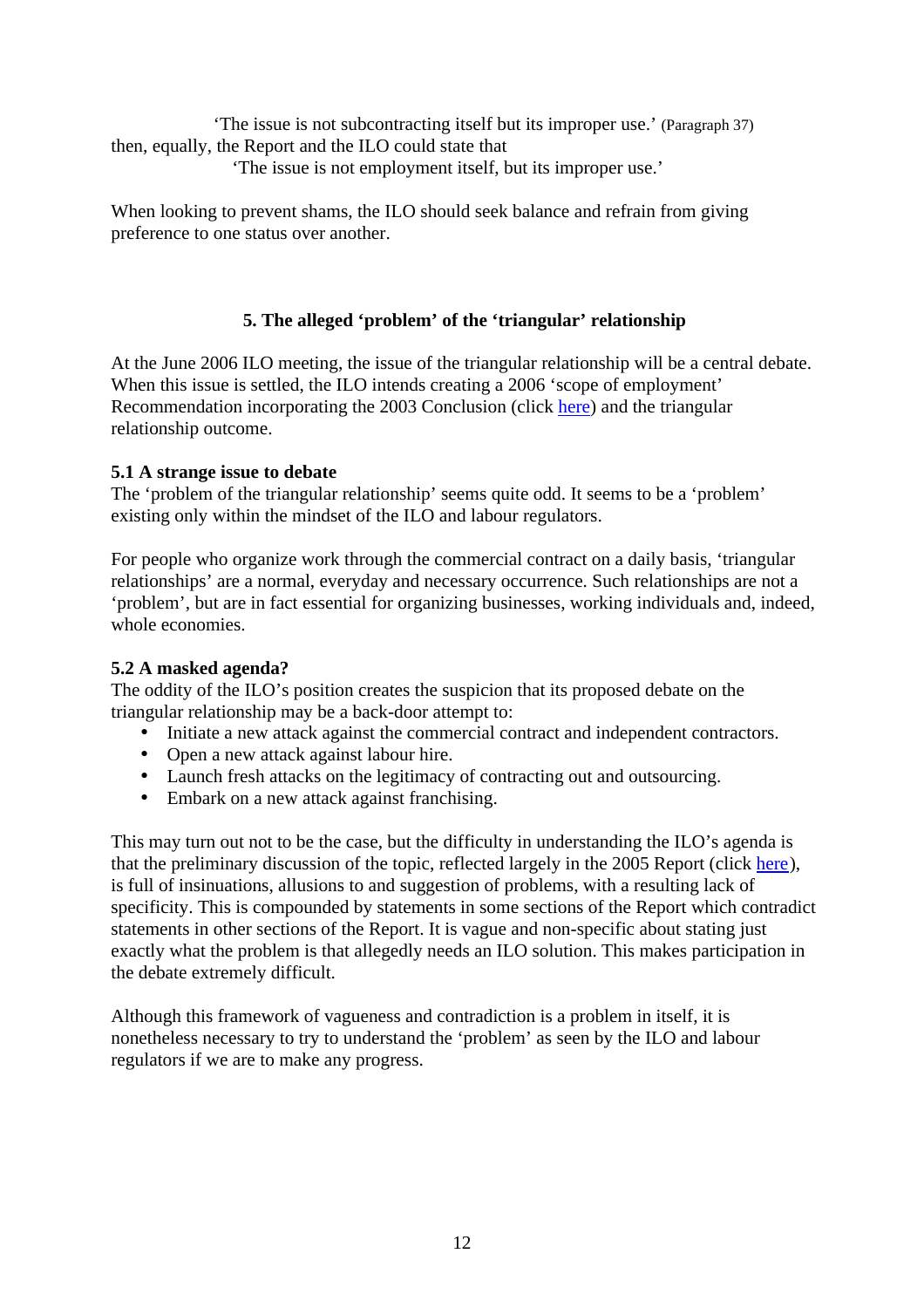# **5.3 How does the ILO define the triangular relationship?**

## **What is the intended reach of the debate and Recommendation?**

The simplest understanding of a triangular relationship seems to be that it is one in which

- a person contracts with a second person for work to be done.
- Then
	- the second person contracts with a third person for work to be done.

It looks like this: **Ist Person** Contracts (commercial) 2nd Person Contracts (commercial or employment) 3rd Person

What results is a sort of open 'triangle' in which the points (on two sides) are connected by contracts. The first contract is a commercial contract, the second contract can be an employment contract or a commercial contract.

Where all the contracts are commercial, it is quite common for further relationships to be formed in a series of cascading contract chains. In fact, the process of endless and varying cascading contract chains describes the process of how any economy operates. So the first question must be: does the ILO see this as a problem?

On the other hand, the 'problem' to which the ILO refers might only be thought to arise where the first contract is commercial and the second is an employment contract.

The ILO 2005 Report states that:

- 'A triangular employment relationship normally presupposes a civil or commercial contract between a user and a provider.' (Paragraph 51)
- '...triangular employment relationships occur when employees of a person (the provider) work for another person (the user).' (Paragraph 50)

The Report makes it clear that this refers most specifically to labour hire arrangements, but also includes franchising, contracting out, outsourcing, work-from-home activities and others. On the face of it, it also seems to refer to labour hire arrangements involving independent contractors.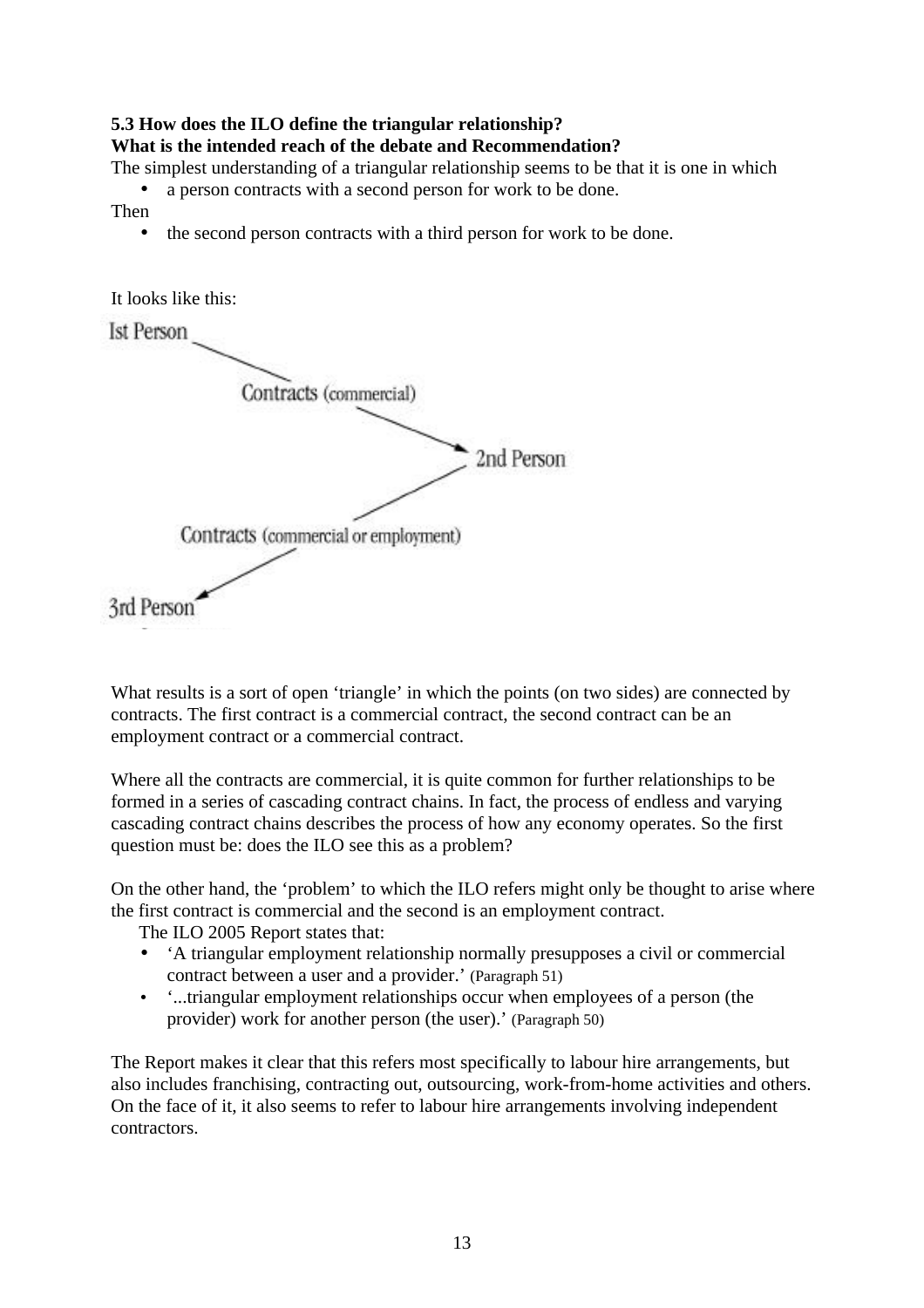In summary: if the 2006 debate is predicated on the belief that there is a problem with all forms of cascading contract chains, then the ILO is targeting a Recommendation of gigantic reach into every aspect of global economic activity.

If, however, as would seem more likely, the ILO is targeting only 'triangular' relationships that involve workers, then the reach of the debate is narrower, but it effects will still be huge for all persons involved in:

• Labour hire, outsourcing, contracting out, franchising, home-based businesses and so on.

Even this is a very broad and sweeping agenda being pursued by the ILO.

# **5.4 What is the problem?**

Although the ILO 2005 Report raises many issues in a conversational style, it is non-specific as to the problems that need to be rectified.

However, some statements do give us a hint. They are as follows:

- The triangular relationship '...can have beneficial effects for the employees of providers in terms of employment opportunities, experience and professional challenges. From a legal standpoint, however, such contracts may present a technical difficulty as the employees concerned may find themselves interacting with two (or more) interlocutors, each of whom assumes certain functions of a traditional employer.' (Paragraph 50)
- 'The problems faced by workers involved in "triangular" relationships pose different legal questions [from objectively ambiguous or disguised employment relationships]. These are workers "employed" by an enterprise (the provider) who perform work for a third party (the user) to whom their employer provides labour or services. For these employees, their employment status is not in doubt, but they frequently face difficulties in establishing who their employer is, what their rights are and who is responsible for them.' (Paragraph 40)
- 'A triangular employment relationship normally presupposes a civil or commercial contract between a user and a provider. It is possible, however, that no such contract exists and that the provider is not a proper enterprise, but an intermediary of the supposed user, intended to conceal the user's identity as the real employer.' (Paragraph 51)
- '...the general problems associated with compliance and enforcement of labour law also affect the employment relationship … there is little evidence of a consistent and determined effort to resolve the problems of lack of compliance and poor enforcement.' (Paragraph 208)

These statements seem to identify the triangular relationship problems for employees that the ILO believes need resolution as follows:

• **Confusion in identifying the employer**: An employee may face confusion about who the employer is. This creates problems about to whom the employee reports, who gives instructions and who has responsibilities and obligations to the employee.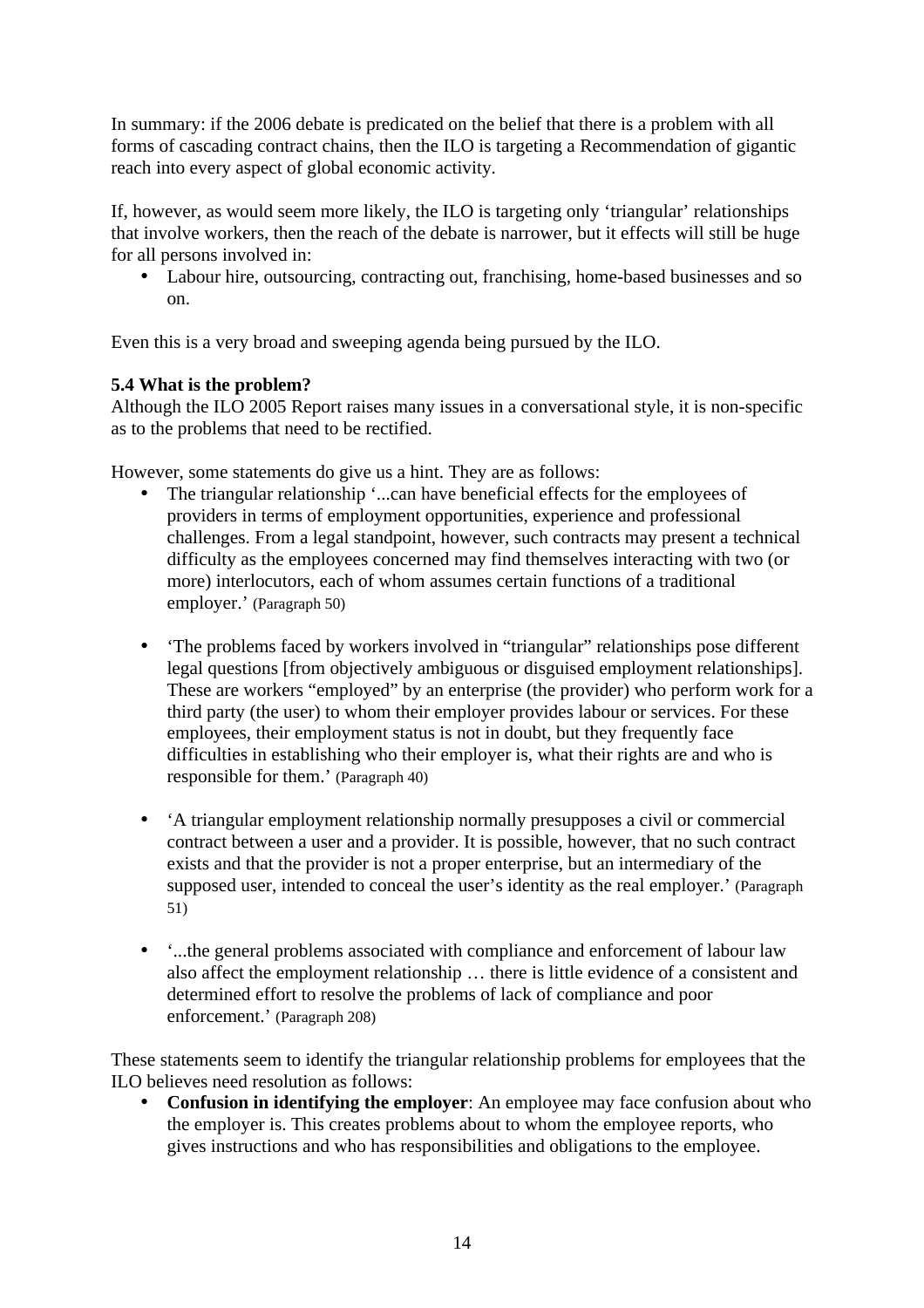- **Contract does not in fact exist:** The contract between the user and the supplier may appear to be a commercial contract but may in fact not exist, and the supplier may in fact be a division of, or agent of and for, the user. That is, the individual worker may in fact have a contract with the user which is hidden from him because the supplier has concealed the fact that he is ultimately the contracting party.
- **Compliance:** Compliance and enforcement are weak.

Another issue raised by the ILO is where an alleged commercial contract exists with an individual worker but the contract is in fact an employment contract. Even though this issue is raised by the ILO under the heading of the triangular relationship issue, it is really an item covered in the 2003 Conclusion concerning the prevention of sham arrangements.

#### **5.5 Resolving the problems**

If these are the problems which the ILO believes need to be addressed, then ICA would strongly encourage the ILO to aim for an outcome that would clarify the contractual chains.

The ILO should accept that there is nothing inherently wrong with triangular relationships or cascading contract chains. In fact, the ILO should look to accept the legitimacy of these arrangements just as it accepted the legitimacy of commercial contracts in 2003. What is needed, however, is to ensure clarity in contracts.

For any economy or any worker (employee or independent contractor) to be successful, it is imperative that transparency in contractual arrangements is secured. All entities, whether they are individuals, partnerships, trusts, companies, governments or government enterprises, need to have clarity in their contractual undertakings, otherwise obligations and benefits cannot possibly be known. This much is common sense.

If clarity can be achieved, then national laws can adequately describe the obligations that apply under and through the contract chain. As discussed earlier in this paper (section 4.2, click [here](#page-8-0)), the obligations will vary according to the regulatory regime and the objectives under consideration. For example:

- Equal opportunity and anti-discrimination laws will usually impose obligations—whether through commercial or employment contracts—both upon engaging parties and the engaged. There may be differences in some of the details and in emphasis between employment and commercial contracts but, in matters of enforcement, the emphasis lies with looking at actual behaviours.
- International principles underpinning work safety laws (OHS) target obligations and responsibilities which individuals and entities have for the matters and events over which they have actual and practical control.
- Taxation laws impose obligations under both commercial and employment contracts—although the details of application vary significantly between countries. In fact, the variations are often offered on purpose by nations in competitive global environments so as to attract investment, business and desired workers.
- Commercial laws impose obligations on parties where commercial contracts exist.
- Employment laws impose obligations on parties where employment contracts exist.

What is important in any ILO outcome in June is that the integrity of the contractual facts and of the contractual chains are strictly respected. As the ILO's 2005 Report says: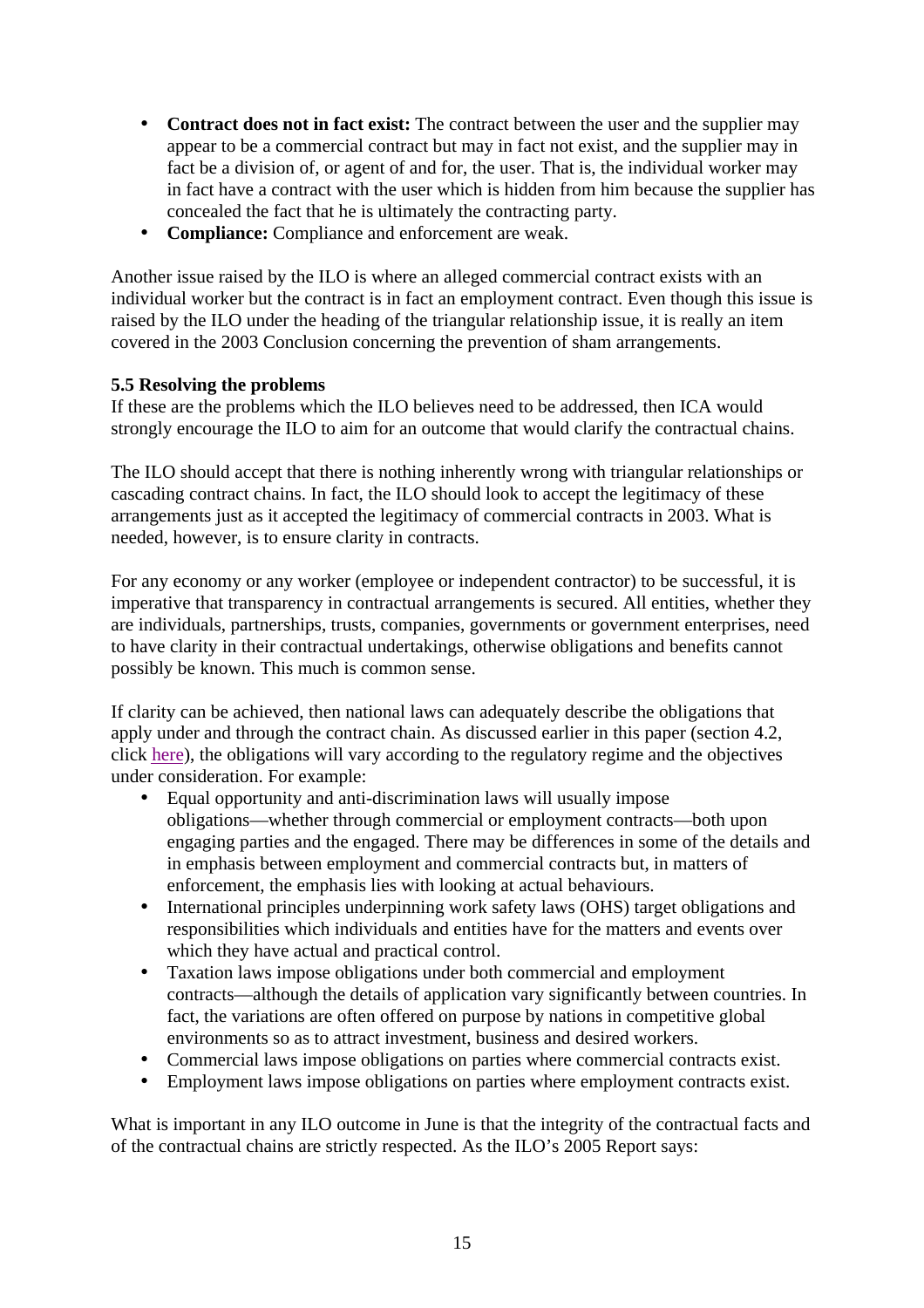• 'However the major challenge lies in ensuring that employees in such a [triangular] relationship enjoy the same level of protection traditionally provided by the law for employees in a bilateral employment relationship without impeding legitimate private and public business initiatives.' (Paragraph 56)

Within the ambit of this sensible statement, however, there are passages within the ILO 2005 Report which raise concern.

#### **5.6 Areas of concern**

## 5.6.1 Creation of joint liability

The ILO's 2005 Report raises the prospect of joint liability under 'triangular' relationships.

• 'Depending on the circumstances and national law, the employer (or provider) and the user may bear joint and several liability…. A number of ILO instruments also address this subject.''(Paragraph 55)

What the ILO is intending here is not completely clear. But the passage raises the prospect that the ILO could seek to distribute liabilities between parties who do not have a contract between them. This is fraught with great danger because such a distribution has the capacity to throw economies into contractual confusion where persons have liabilities even where they don't have a contract.

The examples which the Report mentions, however, are for the most part obligations under OHS laws. What the Report fails to acknowledge is that OHS obligations are not a strict function of contractual relationships. OHS applies a different approach to contract law and applies obligations over matters associated with 'control'. All persons are held liable for what they control under OHS. As discussed earlier (section 4.3, click [here](#page-8-0)), the idea of 'protections' (and hence liability) must be considered within the context of each specific objective being targeted under different regulatory regimes. In other words, OHS is different from tax, which again is different from equal opportunity, and so on.

When floating the idea of joint liability, the ILO needs to be careful that it does not suggest that different persons have liability and responsibility for exactly the same function. This could border on the absurd. For example, joint liability for payment of tax could throw forth the possibility that two different parties have obligations to remit the same tax on the same taxable item. This would result in double taxation.

What must be targeted instead is the idea that entities have responsibility for matters appropriate to the relationships that they have with other parties. Entities' obligations are both a reflection of, and spring from, their contractual undertakings. This may sometimes give the appearance of 'joint' liability, but the liabilities in question are in fact separate and distinct ones which are owed under a single objective. It is similar to the application of the rules of the road. Every driver has an obligation to comply with road laws, but no particular driver has responsibility for the driving behaviour of another driver. The obligations to comply with road laws might be common to every driver but the obligations are separate and distinct rather than joint.

Again, the ILO debate to be conducted in June 2006 must take great care when considering the idea of 'joint' liability. If the ILO errs in this respect, and suggests the application of the same liability to two or more parties for exactly the same occurrence, it could result in